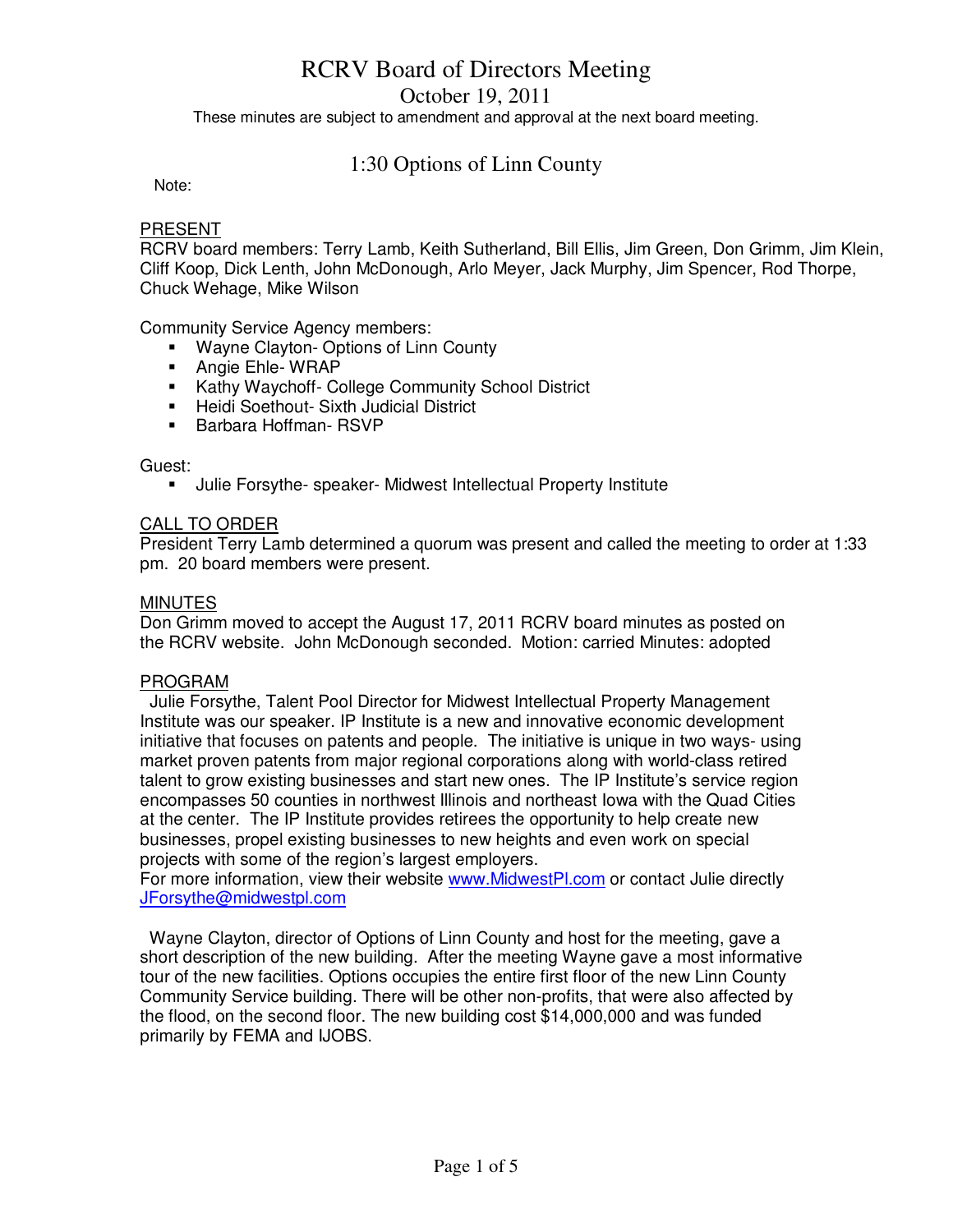## October 19, 2011

These minutes are subject to amendment and approval at the next board meeting.

### OLD BUSINESS

- Abilities in Action Conference and EXPO, October 5, 201. 140 visited the shared booth of Options and RCRV with devices from Options and Grant Wood AEA on display.
- Volunteerapalooza at Rockwell Collins Sports Complex, September 15, 2011 RCRV and RSVP shared a booth focusing on those who might retire within the next five years.
- RCI Retirees Medical Insurance presentations- Joe Wells, James Wolfe, Don Grimm and Harlan Hanson were the presenters at eight sessions with attendance averaging 250 per session.

#### NEW BUSINESS

- An ad hoc Nominating committee will be appointed by the President, Terry Lamb. According to the by-laws, the membership director will be the chairman. Location of the annual meeting, to be held on Wednesday, November 16, at the Red Cross building.
- It was moved by Keith Sutherland that the RCRV board formally endorse participation in IP Institute and actively support IPI's efforts to communicate with Rockwell Collins Retirees but not provide the RCRV mailing list. Jim Spencer seconded the motion. Motion carried.

## PARTNER AGENCY REPORTS-

## **1 . Wayne Clayton**- **Options of Linn County**

 On Oct 5 Options shared a display table with RCRV at the annual Abilities in Action Conference/Assistive Tech Expo. We demonstrated RCRV assistive devices and shared information with over 140 attendees. We appreciate the contributions of Terry Lamb (RCRV) and Ann Griffin (Grant Wood AEA) as well as all the members of RCRV who created the assistive tech items.

## **2. Angie Ehle- WRAP**

- There are 10 ramps in queue with five having designers.
- There is a ramp build on Thursday, October 20.
- Since the beginning of WRAP, there have been 100 operations which includes both builds and take downs.

## **3. Kathy Waychoff- College Community School District**

- There are 1400 registered volunteers at College Community schools for this school year.
- Volunteers will be participating in America Reads on Friday, October 21.
- Kiwanis Key Club has started with 56 new members.
- Junior interviews are taking place. All juniors are required to experience a professional interview.
- Lunch buddies for grades 1-4 at Crest Elementary is starting. Receive a free lunch and be a "buddy."

## **4. Heidi Soethout- Sixth Judicial District**

 Heidi is involved in special projects and reported that Americorp and VISTA are both growing and are strong programs in this area.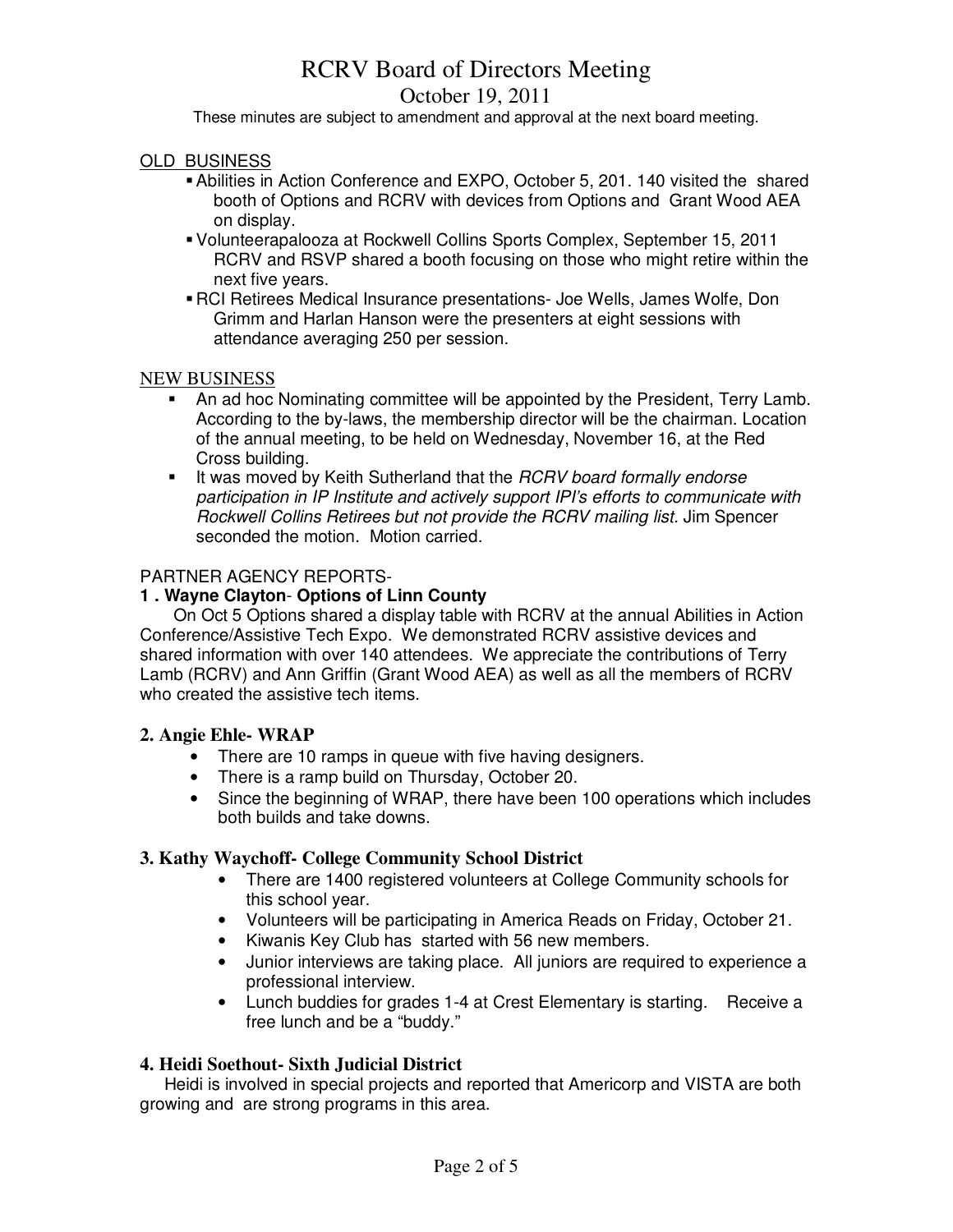## October 19, 2011

These minutes are subject to amendment and approval at the next board meeting.

### **5. Barbara Hoffman- RSVP**

- RSVP welcomed 4 new volunteers plus 2 more expressed interest in becoming RSVP volunteers
- Stats
	- o 401/498 or 81% volunteers reporting
	- $\circ$  50.801 hours
	- $\circ$  Total new volunteers- 54- 33 RSVP & 21 RCRV
- RSVP ( including RCRV members) 120 received Presidential Service Awards
	- o Bronze level-53 members
	- o Silver level- 51 members
	- o Gold level-10 members
	- o Life time achievement-6 members
- RSVP Annual Volunteer Celebration

 160 attended the RSVP annual volunteer celebration ( the largest number for the last 5 years) A delicious breakfast was prepared by Dostal's Catering; service project was a food drive for the Veterans Affair's Food Pantry, in addition to bags of food \$240 was raised for the food pantry. Mike Chapman, publisher of Iowa History Journal, presented a most entertaining and passionate talk on Iowans of Impact.

#### RCRV COMMITTEE CHAIR REPORTS

#### **Community Projects- John McDonough**

- RCRV /REACT Appreciation Event was held in August at the Lowes Center in Marion. We had good attendance.
- The RSVP Appreciation Event was held recently at the Electrical Workers Local 405 facility on Wylie Blvd NW. We had over 160 volunteers and guests at this event. Many of the volunteers at this event were RCRV members.
- We just completed a series of seminars with RCRV membership where we had standing room only at each of the briefings. We estimated the attendance at about 1800 retirees and their care givers. Joe Wells, James Wolfe, Don Grimm and Harlan Hanson were the presenters. Each did an excellent job in presenting the information to the retirees. After the formal presentation, we had several RCRV SHIIP Counselors in the room to answer detailed questions. Terry invited all attendees to join RCRV. We did get a few to sign up. I have reserved 4 days next year on Oct 8, 9, 11 &12th for RCRV continuing with the presentations. Feedback that I received from many of the attendees was that they wanted us to continue these into the future.
- Attendance at the company museum has picked up. Mike Wilson, Arlo Meyer and Rod Blocksome have been manning the museum one day a week for the past months.
- Yesterday, October 18, another Honor Flight to Washington DC for WWII veterans was completed. Comments again were very favourable.
- Joe Wells built a model ramp that the WRAP program uses at exhibitions, and various other places to inform the public that this program does exist in the locale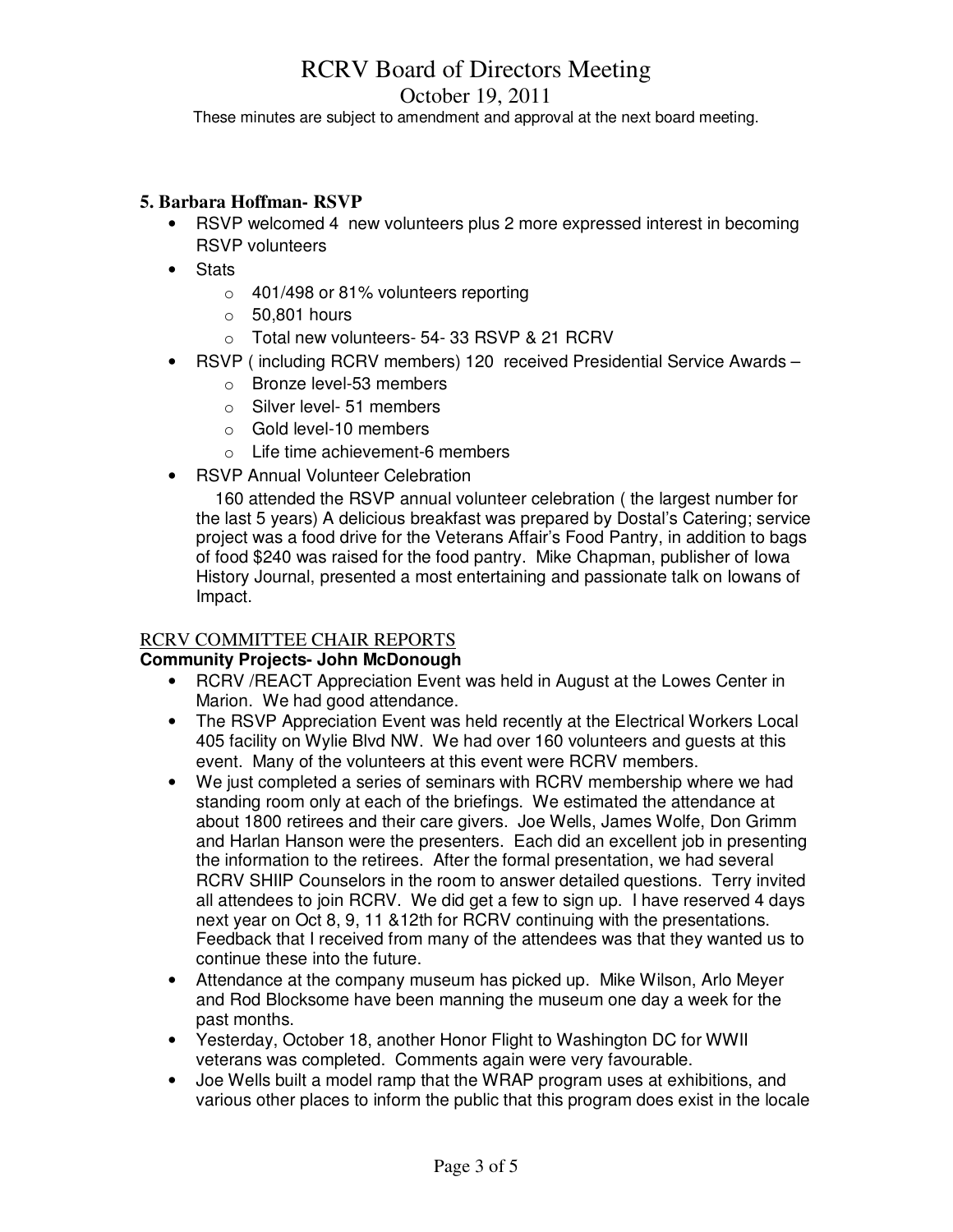October 19, 2011

These minutes are subject to amendment and approval at the next board meeting.

and we do need volunteers to proceed with this activity. We continue to need designers and builders for ramps for the WRAP program. We will train!

- We continue to support many non-profit agencies in the area.
- If you can dream it, we can do it. Http://www.rcrv.org.

## **Data Base Committee Report- Jim Klein**

- Updated the database for the new retiree list for Rockwell Collins for the months of June, July and August 2011.
- The mailing label list for the RCRV Insurance Postcard was made and sent to Rockwell Collins. This list only contained the names from the local area and surrounding counties.
- The new retiree list was sent to RSVP so a welcome letter can be sent to these people.
- Database was updated for:
	- Obituaries from Wilma Shadle
	- Miscellaneous updates from phone and email messages
	- New retirees list

## **Recruiting/Retention - Barbara Hoffman**

- RCRV welcomed 4 new members
	- o Don Eiben- Jones County
	- o Pat Hall- St. Luke's
	- o Keith Romstad- WRAP
	- o Terry Schmitt- WRAP
- Interest in RCRV- information sent
	- o Mary Ryan ( Terry Lamb contact)
	- o Philip Vater ( newsletter, out of town)
- Total stats
	- o 186/225 or 83% volunteers reporting
	- o 28,386 hours value ( \$21.26) \$603,486
	- o Total new members for 2011 21 members
- RCRV members receiving Presidential Service Awards- recognition for hours donated from July 1,2006- June 30, 2011 68/120 awards 57% of the awards went to RCRV members
	- o **Bronze level** 900 –1,499 hours; 27 RCRV members

Gerry Bair, Steve Baker, Duane Brammer, Leonard Dahms, Lowell Dibble, Dale Eichenberger, Harlan Hanson, Mel Holubar, Bill Huebener, Harriet Johnson, Darrell Killham, Jim Klein, Pat Kress, Terry Lamb, Rick Martin, Marge McChristy, Joe McGrane, Linda Mellody, Arlo Meyer, Dixie Minnaert, Jack Murphy, Helen Potthoff, Dick Ramsey, James Whittaker, Esther Wilson, Norman Wright, Claudia Young

o **Silver level** -1,500-2,999 hours; 28 RCRV members Sharon Carpenter, Bob Clark, Bill Ellis, Don Grimm, Marge Grimm, Clarice Hinds, Frank Hinds, Ed Holstrom, Carolyn Holubar, Vern Jackson, Pete Jurgens, Sharley Laetare, John Leeson, Dick Lenth, Richard